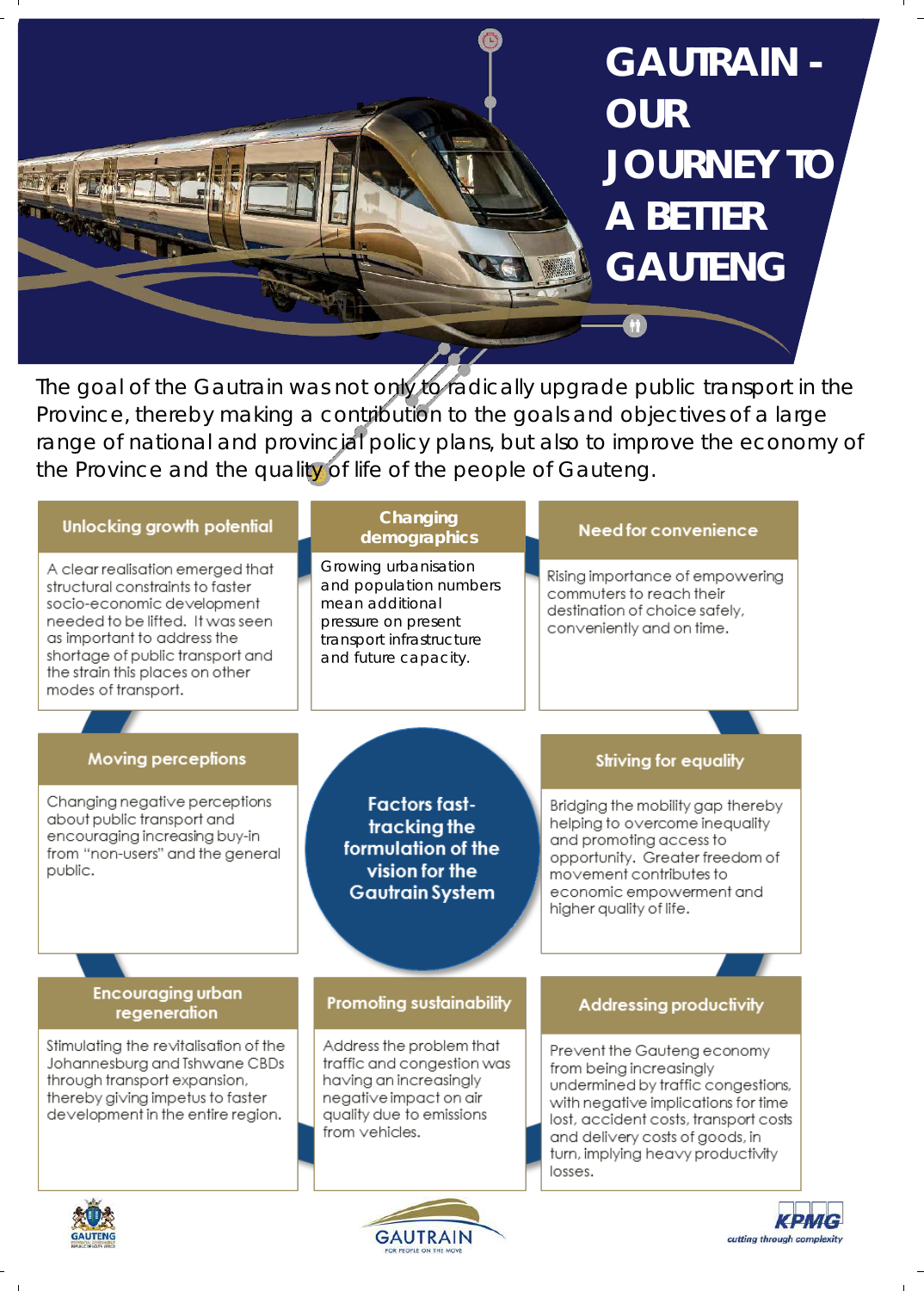

The Gautrain will continue to contribute to the future of the country and the province and through the role in can play to give impetus to national policy initiatives such as the National Development Plan and the Integrated Transport Master Plan.

| NDP milestones to achieve<br>South Africa's visions for 2030 |                                                                                                                    | How the Gautrain can contribute to achieving these milestones                                                                                                                                                                                                                                                                                                                                                                                             |  |  |
|--------------------------------------------------------------|--------------------------------------------------------------------------------------------------------------------|-----------------------------------------------------------------------------------------------------------------------------------------------------------------------------------------------------------------------------------------------------------------------------------------------------------------------------------------------------------------------------------------------------------------------------------------------------------|--|--|
|                                                              | Increasing<br>employment                                                                                           | With operations of the Gautrain already supporting in excess of 6000 jobs, future growth in<br>passenger numbers and the extension of the Gautrain, as well localisation of rolling stock<br>maintenance and building of rolling stock, can increase this number dramatically. For<br>every R1m invested in future expansion, approximately an extra 5 jobs can be created.                                                                               |  |  |
|                                                              | Increase per capita<br>income, specifically<br>for lower income<br>households                                      | Over and above the 22% of income flowing to lower income households, expanding the<br>public transport network will create further opportunities for the unemployed to be able to<br>access work opportunities.                                                                                                                                                                                                                                           |  |  |
|                                                              | Competitive base of<br>infrastructure and<br>human resources                                                       | Improving the quality of infrastructure, in particular the quality of public transport, could<br>only improve South Africa's competitiveness position. Currently, the country is ranked in<br>66 <sup>th</sup> position                                                                                                                                                                                                                                   |  |  |
|                                                              | Ensure that the job<br>market better<br>reflects the racial,<br>gender and disability<br>make-up of the<br>country | A comprehensive monitoring and evaluation process of the Gautrain's socio-economic<br>development contribution has been in place since the inception of the project and is still<br>continuing. This monitoring process has certain targets in place for the employment of<br>Historically Disadvantaged individuals and the procurement processes to benefit Small<br>and Medium Enterprises. Reports tracking progress is published on a monthly basis. |  |  |
|                                                              | Establish safe,<br>affordable public<br>transport                                                                  | Before construction of the Gautrain, potential users had concerns about the safety of the<br>systme and 44% stated that it would keep them from usign the Gautrain. However, in 2014,<br>safety is one of the ccentral elements highlighted by commuters as being a reason that<br>attracts them to using the Gautrain.                                                                                                                                   |  |  |
|                                                              | Access to quality<br>education and<br>healthcare                                                                   | If the current usage by Gautrain users are considered, it is clear that the system already is<br>an important way for students and scholars to reach educational institutions, 11% of users<br>at Park station are on their way to an educational institution.                                                                                                                                                                                            |  |  |
|                                                              | Reduction in carbon<br>emissions                                                                                   | Commuters opting to use the Gautrain instead of their motor vehicles, reduce their<br>carbon footprint by 30 to 60% per trip.                                                                                                                                                                                                                                                                                                                             |  |  |
| <b>ITMP25 interventions</b>                                  |                                                                                                                    | How the Gautrain can contribute to achieving these milestones                                                                                                                                                                                                                                                                                                                                                                                             |  |  |
|                                                              | <b>Facilitating local</b><br>economic<br>development<br>outside the urban<br>core                                  | By connecting industrial areas to its workers and the city, the value proposition for<br>functioning industrial zones outside of the urban core has increased significantly. This can<br>be seen in the Rhodesfield, Marlboro South and Modderfontein areas surrounding the<br>respective stations.                                                                                                                                                       |  |  |
|                                                              | Land use<br>densification in<br>support of public<br>transport                                                     | The Gautrain and its feeder systems have increased connectivity which has led to<br>residential, business and industrial densification, thereby integrating the metropolis. New<br>residential and retail developments closer to the Gautrain are following and attest to this.                                                                                                                                                                           |  |  |
|                                                              | Reinforcing the<br>passenger rail<br>network as the<br>backbone of the<br>system                                   | More than 30% of commuters travel the entire distance of the link between Pretoria CBD<br>and Part station (Johannesburg CBD). A further 22% travels between Pretoria CBD and<br>Sandton. From there commuters would make use of other means to get to their final<br>destinations. This supports the view that a rail network is well suited to cover longer<br>distance connections and integrates easily with other modes of transport.                |  |  |
|                                                              |                                                                                                                    |                                                                                                                                                                                                                                                                                                                                                                                                                                                           |  |  |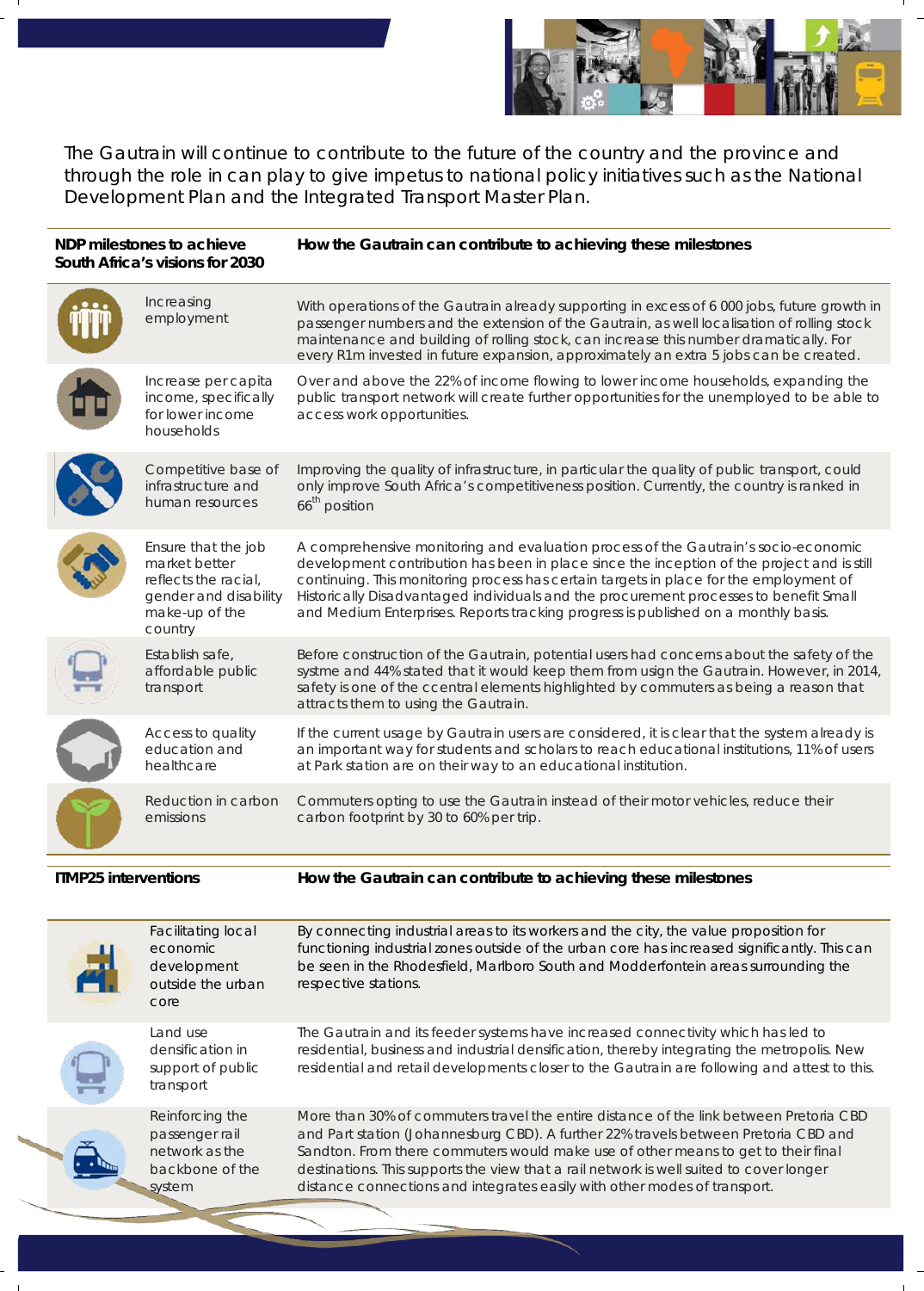

## **ITMP25 interventions How the Gautrain can contribute to achieving these milestones**

| GR | Extending the<br>integrated rapid<br>and road-based<br>public transport<br>networks | The integrated nature of the Gautrain system in other transport systems is supported by the<br>large portion (30% - 40%) of commuters that make use of the bus system to get to their<br>point of final destination. The Gautrain provides the link to major points and from there,<br>the distribution and feeder system relies on other types of transport. This trend will become<br>more pronounced in future                                                                                                          |
|----|-------------------------------------------------------------------------------------|----------------------------------------------------------------------------------------------------------------------------------------------------------------------------------------------------------------------------------------------------------------------------------------------------------------------------------------------------------------------------------------------------------------------------------------------------------------------------------------------------------------------------|
|    | Capacity building in<br>the transport<br>industry                                   | First project of this nature in the country and largest PPP project in Africa.                                                                                                                                                                                                                                                                                                                                                                                                                                             |
|    | Travel demand<br>management                                                         | The N1 corridor between Johannesburg and Pretoria is one of the most congested roads<br>in South Africa. The large majority of commuters who make use of the Gautrain, use it to<br>get to and from the office. As more than 50% of Gautrain users make use of private<br>vehicles to get to and from the station, it is a good indication that these vehicles would<br>have been on the road, probably during peak times. The Gautrain therefor makes an<br>important contribution to reduce congestion during peak hours |

The Gauteng Premier, David Makura and his administration team have adopted a ten-pillar programme of radical transformation, modernisation and reindustrialisation for the province over the next five to fifteen years. This programme is set to make Gauteng an integrated city-region characterised by social

| Ten pillar programme |                                                                                                                                                                                                                                    | How the Gautrain can contribute to achieving these milestones                                                                                                                                                                                                                                                                                                                                                                                           |  |
|----------------------|------------------------------------------------------------------------------------------------------------------------------------------------------------------------------------------------------------------------------------|---------------------------------------------------------------------------------------------------------------------------------------------------------------------------------------------------------------------------------------------------------------------------------------------------------------------------------------------------------------------------------------------------------------------------------------------------------|--|
|                      | Decisive spatial<br>transformation through<br>public transport<br>infrastructure<br>development and the<br>creation of integrated<br>and sustainable human<br>settlements that are<br>connected to hubs of<br>economic opportunity | If the current usage by Gautrain users is considered, it is clear that the system is<br>already an important way for employees to reach their place of work: more than<br>50% of commuters use the Gautrain to get to work.                                                                                                                                                                                                                             |  |
|                      | Accelerated social<br>transformation by raising<br>the living standard of and<br>quality of life of all people<br>of Gauteng                                                                                                       | Over and above the 23% of income flowing to lower income households,<br>expanding the public transport network will create further opportunities for the<br>unemployed to be able to access work opportunities and thus aid in raising the<br>quality of life of public transport commuters.                                                                                                                                                            |  |
|                      | Modernisation of public<br>transport infrastructure                                                                                                                                                                                | The Gautrain promotes the emergence of hubs of economic activity and increased<br>spatial development surrounding the stations and bus routes. We expect that in<br>areas where Gautrain stations will be located the surrounding ares will benefit<br>through increased connectivity and economic activity.                                                                                                                                            |  |
|                      | Re-Industrialisation of the<br>Gauteng economy                                                                                                                                                                                     | With the construction of the Gautrain already supporting in excess of 34 800 direct<br>jobs and contributing R20bn to provincial GDP, future exapnsion to the Gautrain<br>link, as well as localisation of rolling stock maintenance and building of rolling stock,<br>can increase this number dramatically: For every R1m invested in future, at least<br>R730 000 is estimated be added to GDP and 5 additional jobs are expeceted to be<br>created. |  |
|                      |                                                                                                                                                                                                                                    | Improving the quality of infrastructure, in particular the quality of public transport,<br>could also improve South Africa's competitiveness position. Currently, the country is<br>ranked in 66 <sup>th</sup> position.                                                                                                                                                                                                                                |  |